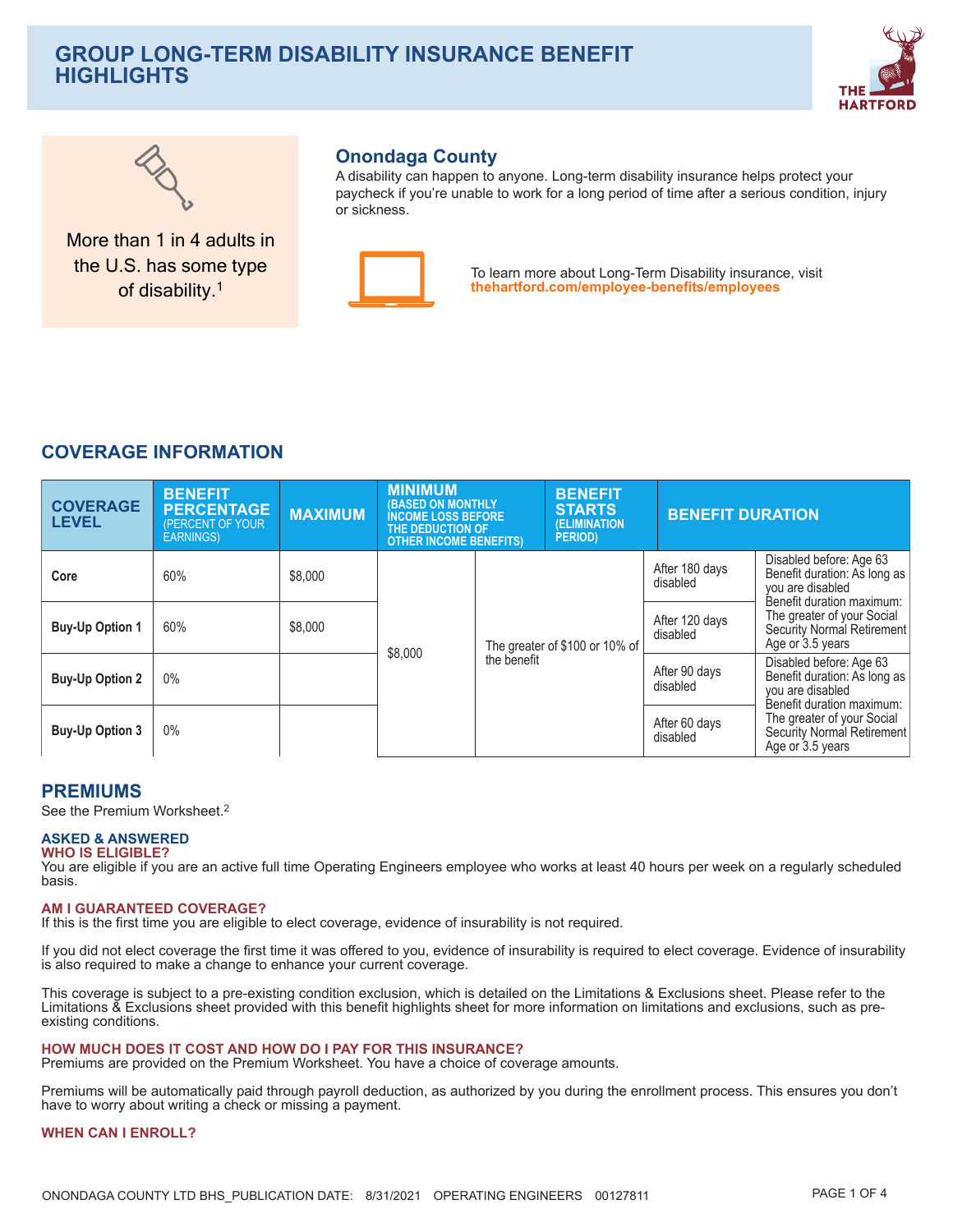Your employer will automatically enroll you for core coverage.

You may enroll in buy-up coverage during any scheduled enrollment period, or within 31 days of the date you have a change in family status.

#### **WHEN DOES THIS INSURANCE BEGIN?**

Insurance will become effective in accordance with the terms of the certificate (usually the first day of the month following the date you elect coverage).

You must be actively at work with your employer on the day your coverage takes effect.

#### **WHEN DOES THIS INSURANCE END?**

This insurance will end when you no longer satisfy the applicable eligibility conditions, premium is unpaid, you leave your employer, or the coverage is no longer offered.

#### **WHAT DOES IT MEAN TO BE DISABLED?**

Disability is defined in The Hartford's certificate with your employer.

Typically, disability means that you cannot perform one or more of the essential duties of your occupation due to injury, sickness, pregnancy or other medical condition covered by the insurance, and as a result, your current monthly earnings are less than 80% of your pre-disability earnings

#### Pre-disability earnings is your regular monthly rate of pay, not counting commissions, bonuses, overtime pay or any other fringe benefit or extra compensation.

<sup>1</sup>Center for Disease Control and Prevention "Disability Impacts All of Us," September 2020: https://www.cdc.gov/ncbddd/disabilityandhealth/infographic-disability-impacts-all.html, as viewed on 10/14/2020

<sup>2</sup>Rates and/or benefits may be changed on a class basis.

#### The Buck's Got Your Back.<sup>®</sup>

The BUCK'S GOT YOUT BACK."<br>The Hartford Life and Accident Insurance Company. Home Office is<br>Hartford, CT. All benefits are subject to the terms and conditions of the policy. Policies underwritten by the underwriting compan

2020 The Hartford.<br>The Hartford compensates both internal and external producers, as well as others, for the sale and service of our products. For additional information regarding Hartford's<br>Compensation practices, please equivalent.<br>5962d NS 05/21